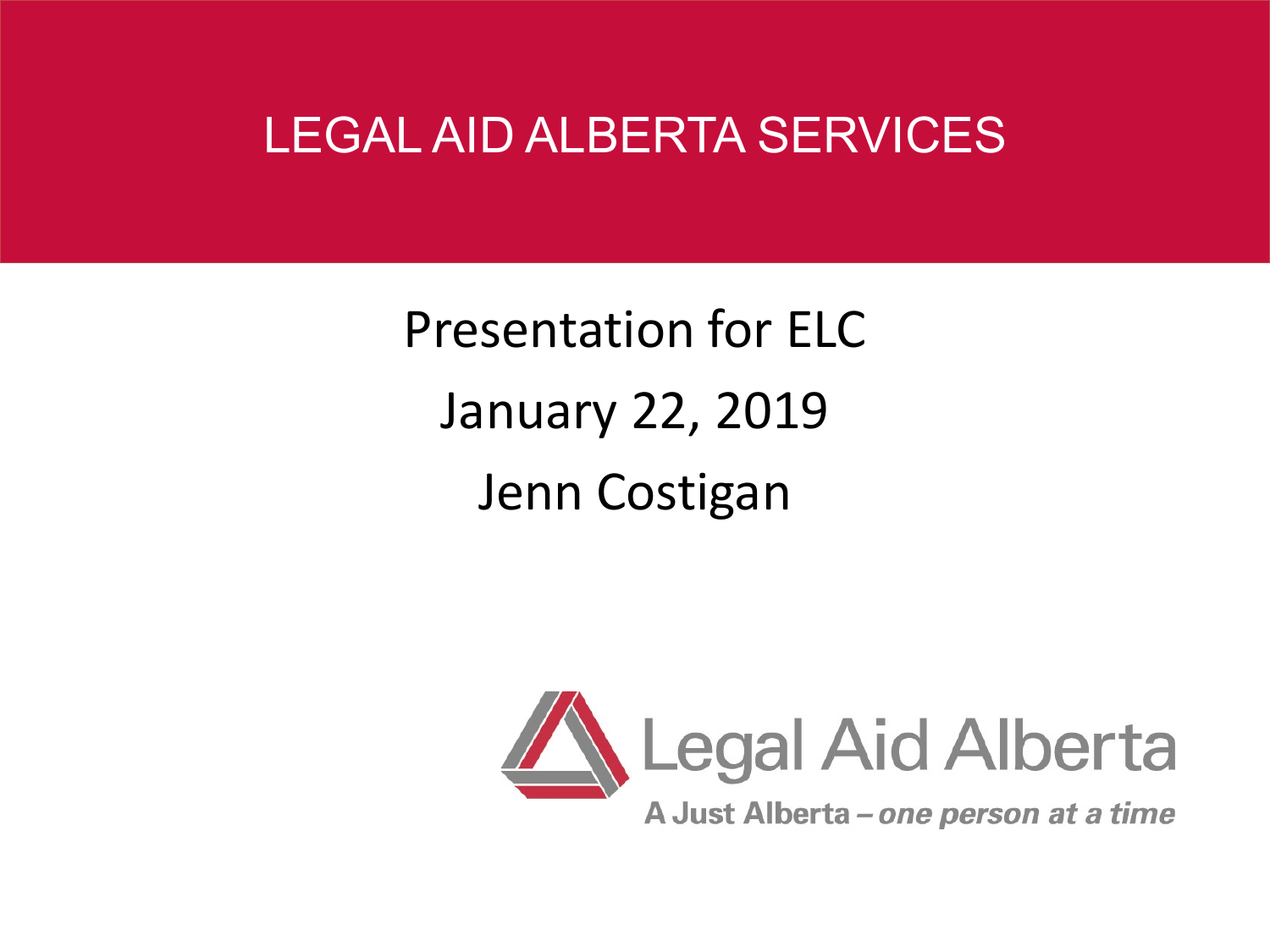### WHAT IS LEGAL AID ALBERTA?

- Assist Albertans to navigate their legal issue and find lasting resolution to their legal challenge
- Provide a range of legal services from referral to traditional legal representation to meet the client's needs

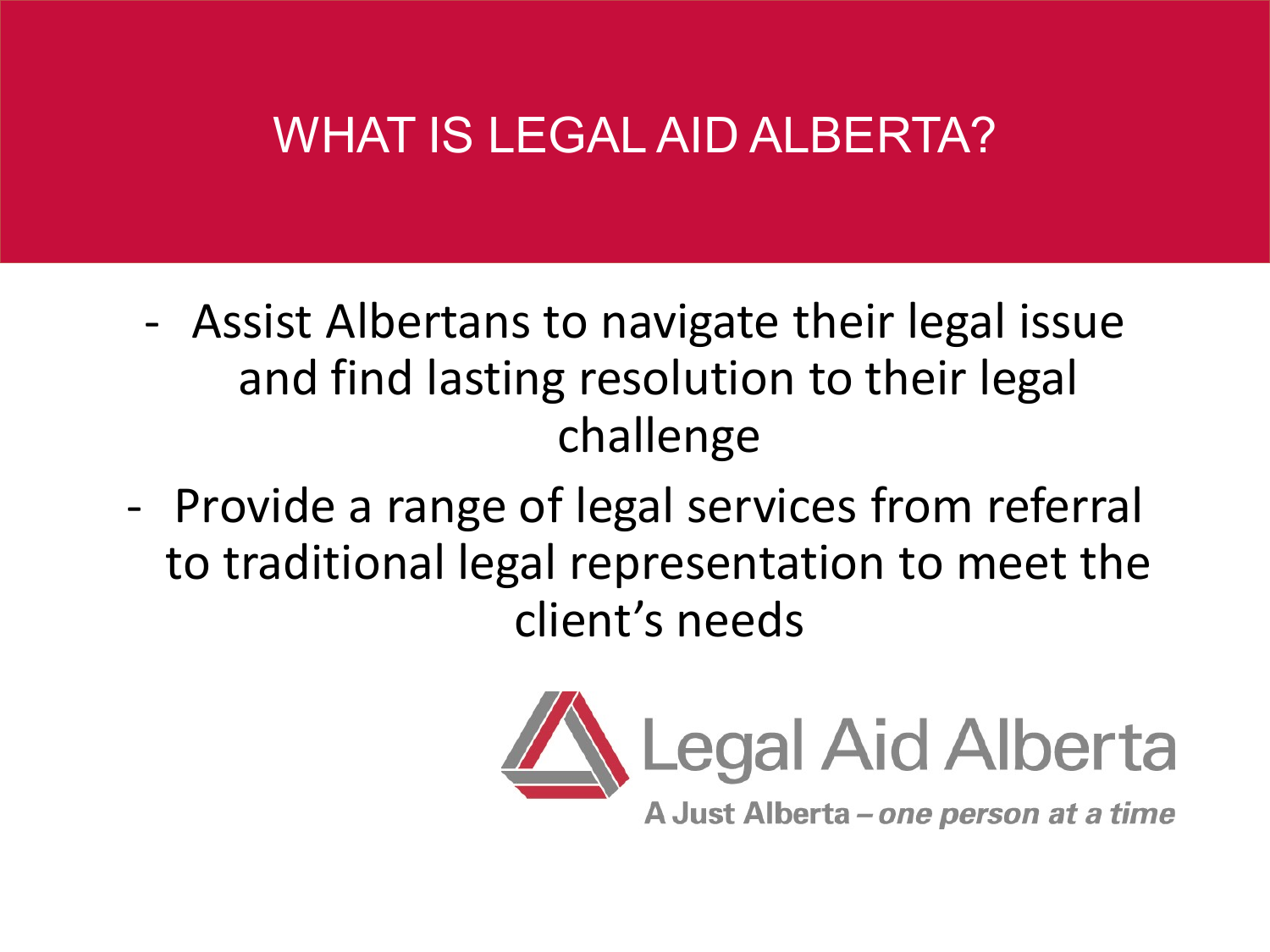# WHAT AREAS OF LAW DOES LAA PROVIDE ASSISTANCE WITH?

- Emergency Protection
- Family Law
- Immigration & Refugee Services
- Criminal Law youth and adult
- Child Welfare Law
- Mental Health Review Panels
- Adult Guardianship & Trusteeship

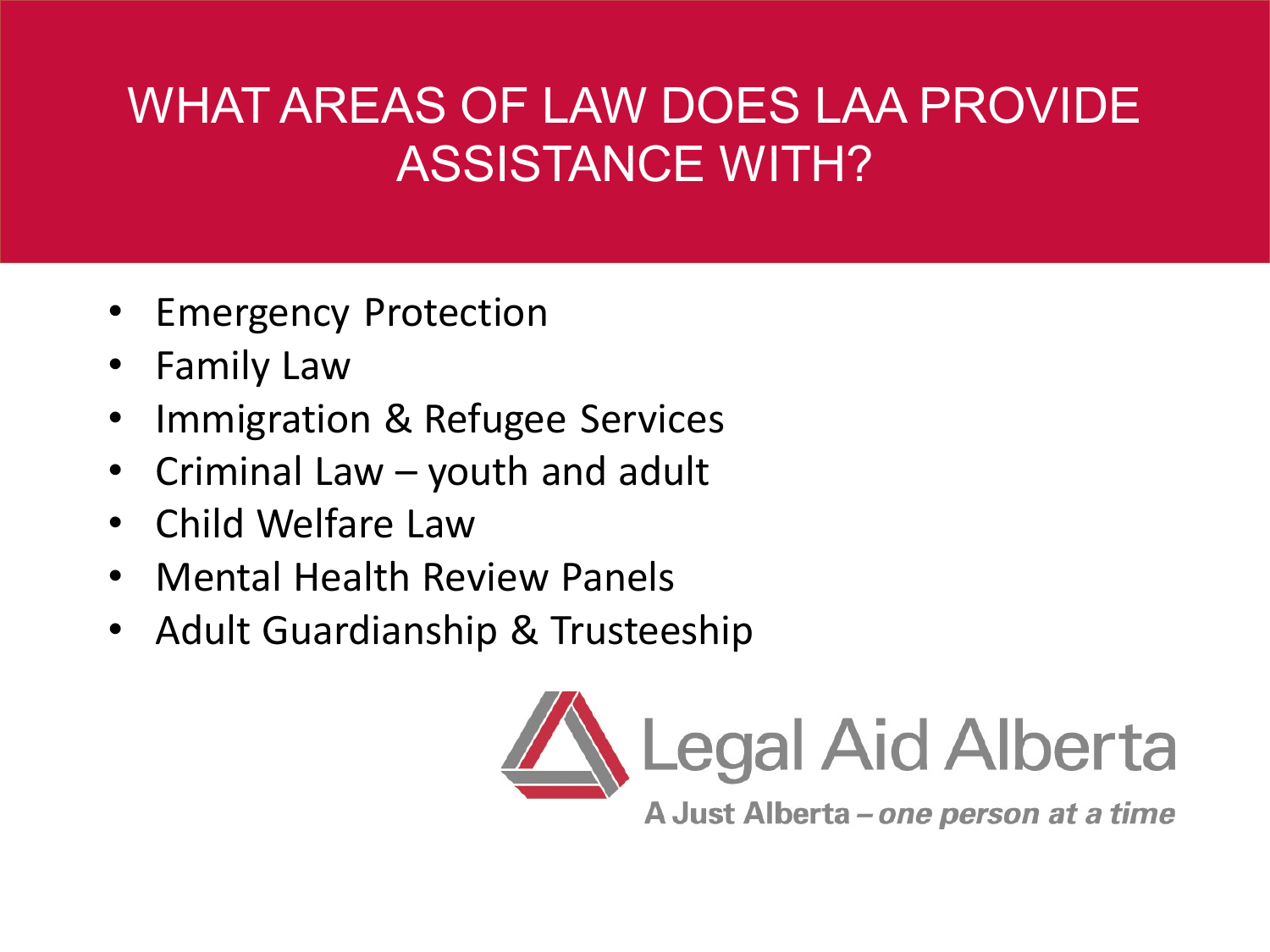# WHO IS ELIGIBLE FOR LEGAL AID?

- This depends on the service provided:
	- Some services are available to all Albertans regardless of income including
	- Duty Counsel in every criminal court across the Province
	- Duty Counsel in family and child welfare court in Edmonton, Calgary, Ft. McMurray, Grand Prairie, St. Paul, Wetaskiwin, Red Deer, Medicine Hat
	- youth criminal law (duty counsel & full representation)
	- Emergency Protection Order applications and confirmations
	- Alberta Review Board
	- Drug Treatment Court
	- Disciplinary hearings in institutions
	- Brydges(fresh arrest advice)

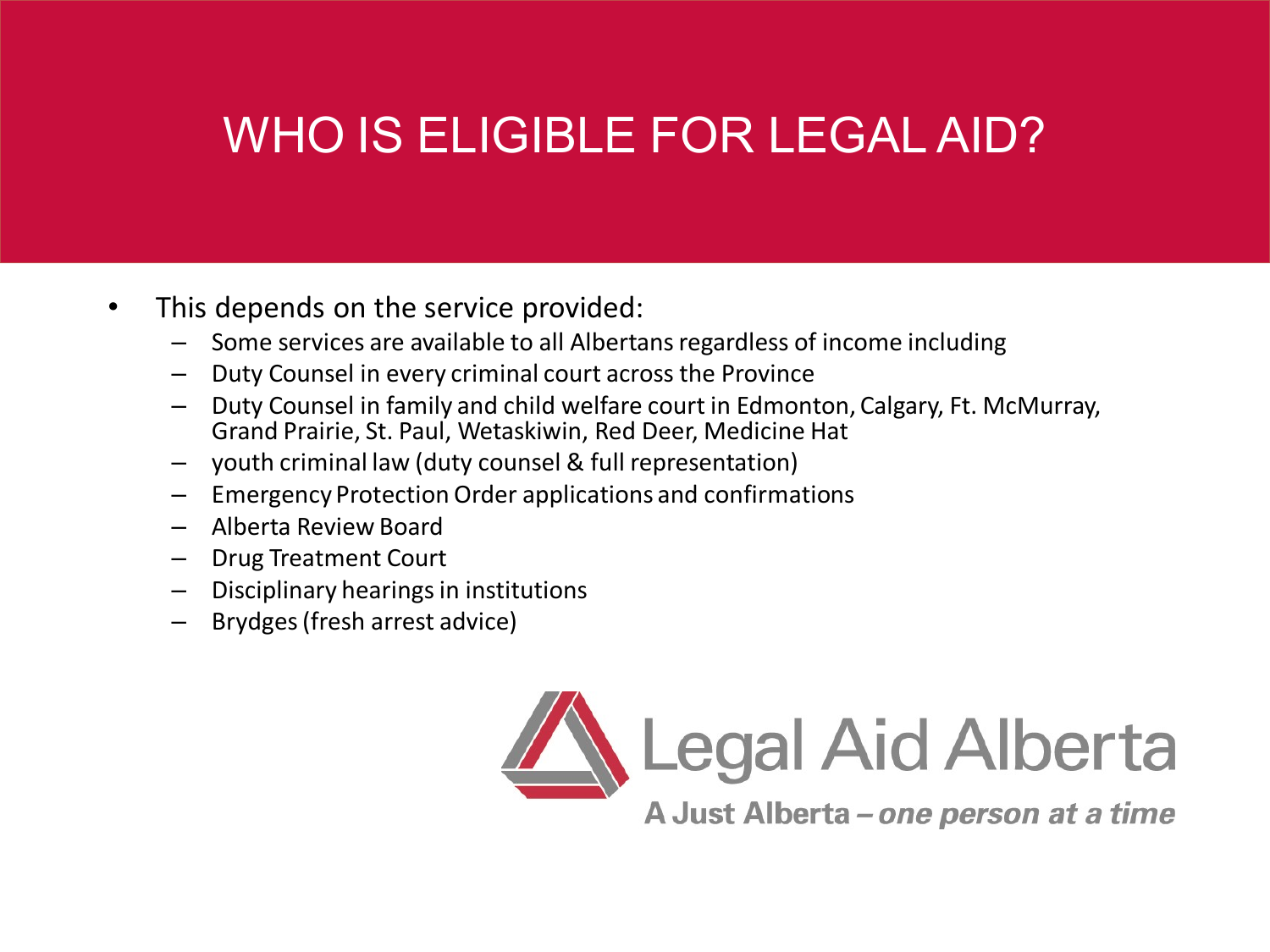# WHO IS ELIGIBLE FOR LEGAL AID?

- More traditional legal representation services are income and asset tested:
- Full representation for criminal, child welfare and family law matters
- Immigration & Refugee
- Adult Guardianship & Trusteeship